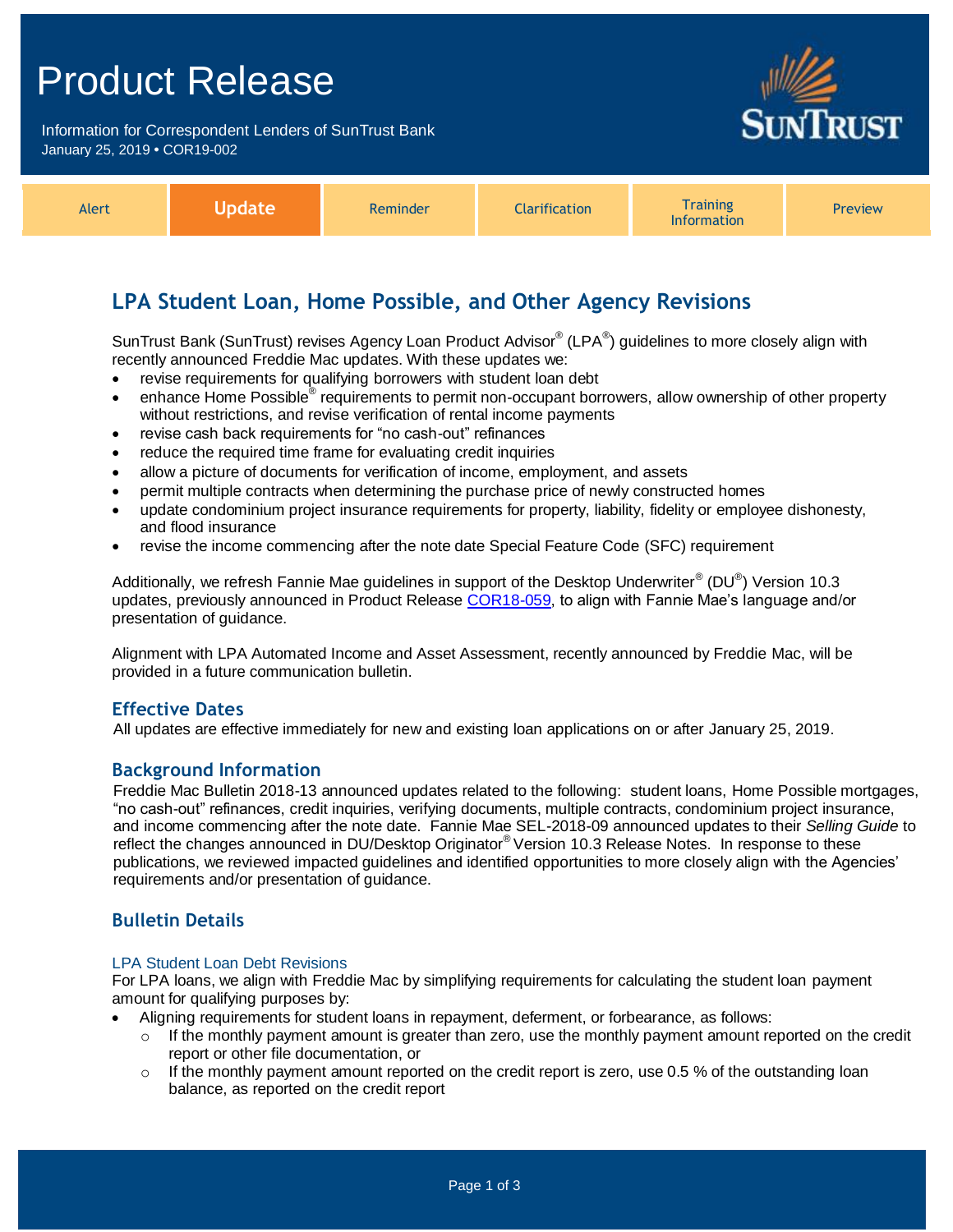# Product Release

Information for Correspondent Lenders of SunTrust Bank January 25, 2019 **•** COR19-002



## **Bulletin Details, continued**

#### Home Possible Enhancements

For LPA loans, we align with Freddie Mac by:

- Permitting non-occupant borrowers on mortgages secured by 1-unit properties when the LTV/TLTV/HTLTV ratio is less than or equal to 95% (a TLTV ratio up to 105% is permitted for mortgages with Affordable Seconds® )
- Allowing ownership of other property without restrictions
	- Revising the verification of rental income payments from a 1-unit primary residence, as follows:
	- $\circ$  Evidence of receipt of regular payments of rental income for at least nine of the past twelve months is required
	- $\circ$  The income must be averaged over twelve months when fewer than twelve months of payments are documented

#### Other Guideline Revisions

- For LPA loans, we align with Freddie Mac by:
	- $\circ$  Revising "no cash-out" refinance requirements to permit cash back up to the greater of 1% of the new refinance mortgage or \$2,000
	- $\circ$  Reducing the required time frame for evaluating inquiries on the credit report from 120 days to 90 days
	- $\circ$  Specifying that a picture of a document may be provided by the borrower for verification of income, employment, and assets
	- $\circ$  Clarifying that multiple contracts may be combined to determine the purchase price of newly constructed homes (for example, a new home purchase contract combined with a new swimming pool contract)  $\circ$  Updating condominium project insurance requirements, including the following:
		- Waiving liability insurance requirements for condominium projects reviewed under the Streamlined Project Review type, Detached Condominium Project Review type, Freddie Mac-owned "no cash-out" refinance condominium unit mortgages, and 2-4 unit condominium projects that meet certain requirements
		- Waiving fidelity or employee dishonesty insurance requirements for condominium projects reviewed under the Streamlined Project Review type, Detached Condominium Project Review type, and Freddie Mac-owned "no cash-out" refinance condominium unit mortgages
		- **Permitting a condominium unit to be insured through an individual property or flood insurance policy,** in lieu of the condominium homeowners association (HOA) policy, if the condominium governing documents require
		- Allowing condominium projects to have a deductible higher than 5%, if it exceeds 5% due to a per unit deductible for named perils specific to a geographic area, provided the unit owner's HO-6 policy meets certain requirements
- For LPA loans, we revise the SFC requirement for mortgages originated using income that will start after the note date to qualify the borrower, as follows:
	- o We no longer require the use of SFC H57 to identify these mortgages
	- Begin using SFC 707 to identify these mortgages
- For non-AUS and/or DU loans, we revise guidelines in support of the DU Version 10.3 updates, previously announced in Product Release [COR18-059,](https://www.truistsellerguide.com/Manual/cor/bulletins/archive/Cr18-059.pdf) to align with Fannie Mae's language and/or presentation of guidance. For the impacted revisions, outlined below, guideline intent remains the same.
	- o DU credit risk assessment
		- Updates to risk factors evaluated by DU
		- New six month reserve requirement for cash-out refinance transactions with debt-to-income (DTI) ratios exceeding 45%
		- Changes to how loans are underwritten if a borrower has a credit score, based only on medical tradelines
	- $\circ$  Appraisal waiver-related updates for properties located in disaster impacted areas